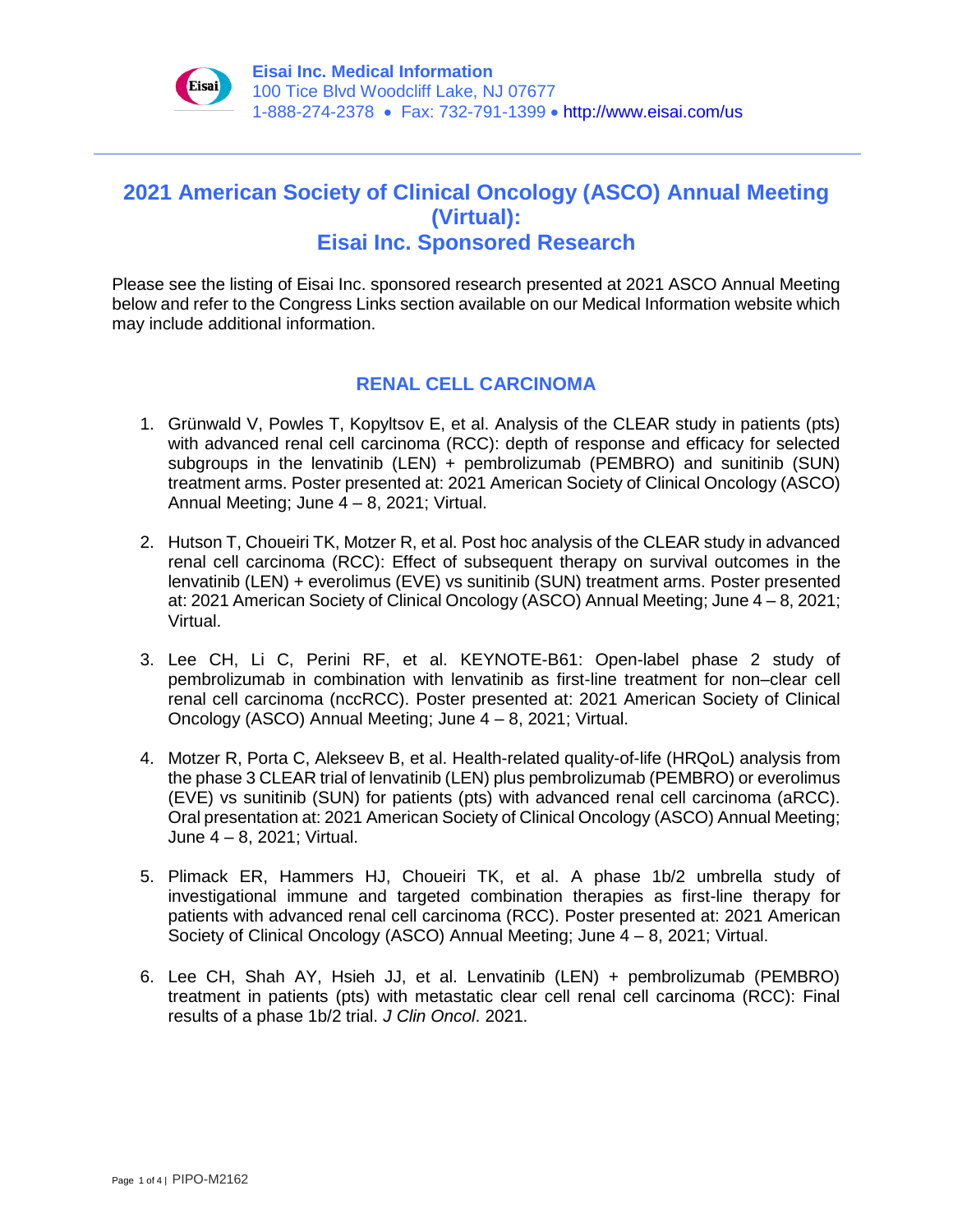#### **HEPATOCELLULAR CARCINOMA**

- 1. Macarulla T, Moreno V, Chen LT, et al. Phase I study of H3B-6527 in hepatocellular carcinoma (HCC) or intrahepatic cholangiocarcinoma (ICC). Poster presented at: 2021 American Society of Clinical Oncology (ASCO) Annual Meeting; June 4 – 8, 2021; Virtual.
- 2. Trueman D, Liu Y, Geadah M, et al. The cost effectiveness of lenvatinib versus atezolizumab and bevacizumab or sorafenib in patients with unresectable hepatocellular carcinoma (uHCC) in Canada. Poster presented at: 2021 American Society of Clinical Oncology (ASCO) Annual Meeting; June 4 – 8, 2021; Virtual.
- 3. Zhu AX, Llovet JM, Kobayashi M, et al. Exploratory circulating biomarker analyses: lenvatinib + pembrolizumab  $(L + P)$  in a phase 1b trial in unresectable hepatocellular carcinoma (uHCC). Poster presented at: 2021 American Society of Clinical Oncology (ASCO) Annual Meeting; June 4 – 8, 2021; Virtual.
- 4. Kudo M, Izumi N, Motomura K, et al. A multicenter observational study of lenvatinib for unresectable hepatocellular carcinoma in Japan. *J Clin Oncol*. 2021.
- 5. Liu Y, Trueman D, Lucero M, et al. The comparative efficacy atezolizumab and bevacizumab vs. lenvatinib in patients with unresectable hepatocellular carcinoma (uHCC). *J Clin Oncol*. 2021.
- 6. Okusaka T, Kudo M, Ikeda K, et al. Impact of bodyweight (BW)‐based starting doses on safety and efficacy of lenvatinib (LEN) in patients (pts) with hepatocellular carcinoma (HCC). *J Clin Oncol*. 2021.
- 7. Singal AG, Nagar S, Hitchens A, et al. Real-world effectiveness of lenvatinib monotherapy among previously treated unresectable hepatocellular carcinoma patients in United States clinical practices. *J Clin Oncol*. 2021.

## **ENDOMETRIAL CANCER**

- 1. Corman S, Kelkar S, Odak S, et al. Treatment patterns and outcomes among patients with microsatellite stable (MSS) advanced endometrial cancer in the United States: Endometrial Cancer Health Outcomes (ECHO) retrospective chart review study. Poster presented at: 2021 American Society of Clinical Oncology (ASCO) Annual Meeting; June 4 – 8, 2021; Virtual.
- 2. Lorusso D, Colombo N, Herraez AC, et al. Health-related quality of life (HRQoL) in advanced endometrial cancer (aEC) patients (pts) treated with lenvatinib plus pembrolizumab or treatment of physician's choice (TPC). Poster presented at: 2021 American Society of Clinical Oncology (ASCO) Annual Meeting; June 4 – 8, 2021; Virtual.
- 3. Zhao Q, Hughes R, Altaf-Haroon I, et al. Systematic literature review of the real-world burden and use of chemotherapies for treatment of advanced or recurrent endometrial carcinoma. *J Clin Oncol*. 2021.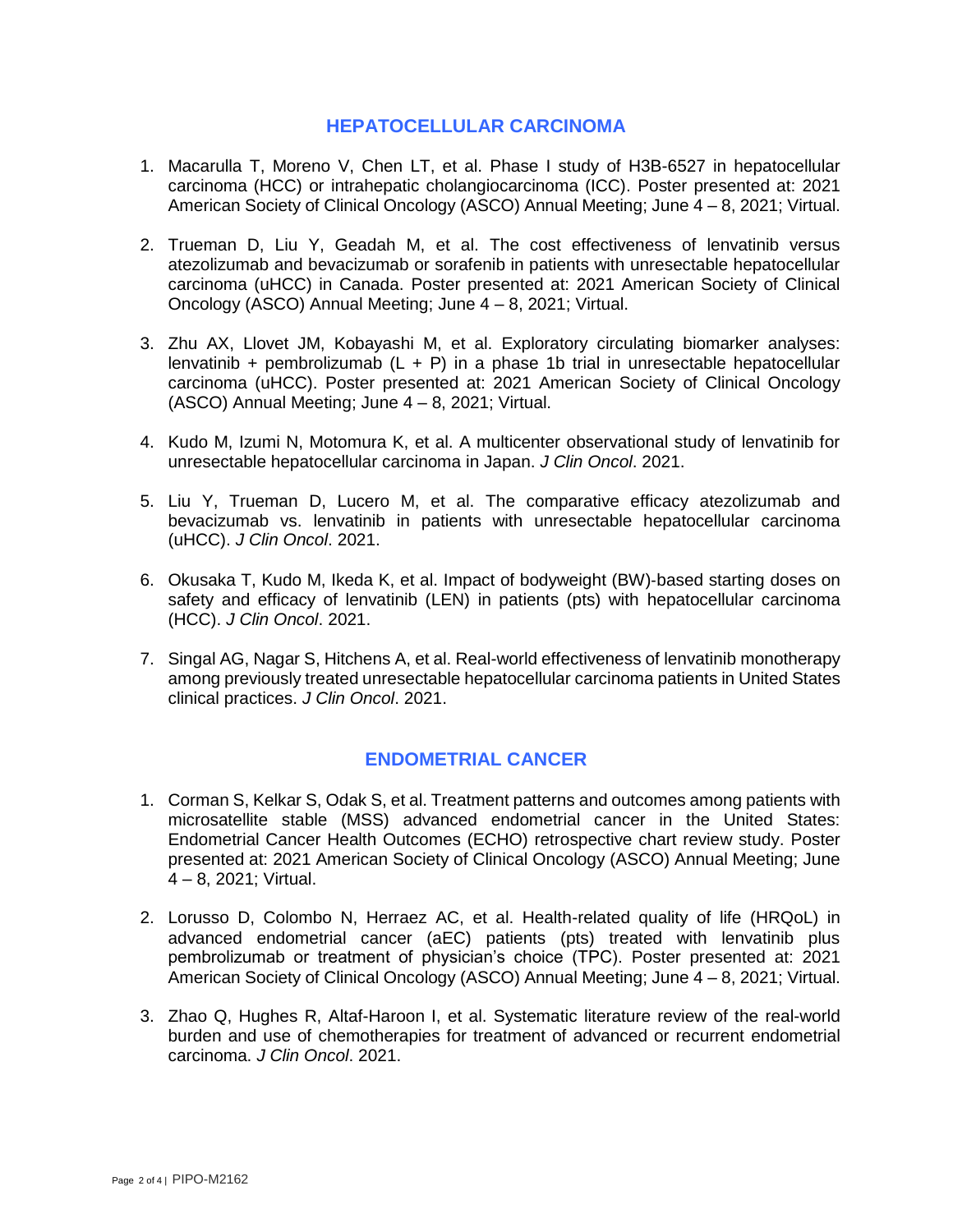## **BREAST CANCER**

- 1. Hamilton EP, Wang JS, Pluard TJ, et al. Phase I/II study of H3B-6545, a novel selective estrogen receptor covalent antagonist (SERCA), in estrogen receptor positive (ER+), human epidermal growth factor receptor 2 negative (HER2-) advanced breast cancer. Poster discussion at: 2021 American Society of Clinical Oncology (ASCO) Annual Meeting; June  $4 - 8$ , 2021; Virtual.
- 2. Johnston SRD, Pluard TJ, Wang JS, et al. Phase 1b study of H3B-6545 in combination with palbociclib in women with metastatic estrogen receptor-positive (ER+), human epidermal growth factor receptor 2 (HER2)-negative breast cancer. *J Clin Oncol*. 2021.
- 3. Mougalian SS, Zhang J, Kish J, et al. Real-world clinical effectiveness of eribulin in metastatic breast cancer patients with visceral metastases in the United States. *J Clin Oncol*. 2021.
- 4. Xiao JA, Coleman HA, Sahmoud T, et al. Relative Bioavailability of H3B-6545 Tablets vs Capsules and Drug-Drug Interaction between H3B-6545 and Pantoprazole*. J Clin Oncol*. 2021.

## **GASTRIC CANCER**

- 1. Chung HC, Lwin Z, Gomez-Roca C, et al. LEAP-005: A phase 2 multicohort study of lenvatinib plus pembrolizumab in patients with previously treated selected solid tumors— Results from the gastric cancer cohort. Poster presented at: 2021 American Society of Clinical Oncology (ASCO) Annual Meeting; June 4 – 8, 2021; Virtual.
- 2. Yamaguchi K, Iwasa S, Hirao M, et al. Phase 1 study of the liposomal formulation of eribulin (E7389-LF): Results from the advanced gastric cancer expansion cohort. Poster presented at: 2021 American Society of Clinical Oncology (ASCO) Annual Meeting; June 4 – 8, 2021; Virtual.

## **COLORECTAL CANCER**

1. Gomez-Roca C, Yanez E, Im SA, et al. LEAP-005: A phase 2 multicohort study of lenvatinib plus pembrolizumab in patients with previously treated selected solid tumors— Results from the colorectal cancer cohort. Poster presented at: 2021 American Society of Clinical Oncology (ASCO) Annual Meeting; June 4 – 8, 2021; Virtual.

#### **MELANOMA**

1. Arance A, de la Cruz-Merino, Petrella TM, et al. Lenvatinib (len) plus pembrolizumab (pembro) for patients (pts) with advanced melanoma and confirmed progression on a PD-1 or PD-L1 inhibitor: Updated findings of LEAP-004. Oral presentation at: 2021 American Society of Clinical Oncology (ASCO) Annual Meeting; June 4 – 8, 2021; Virtual.